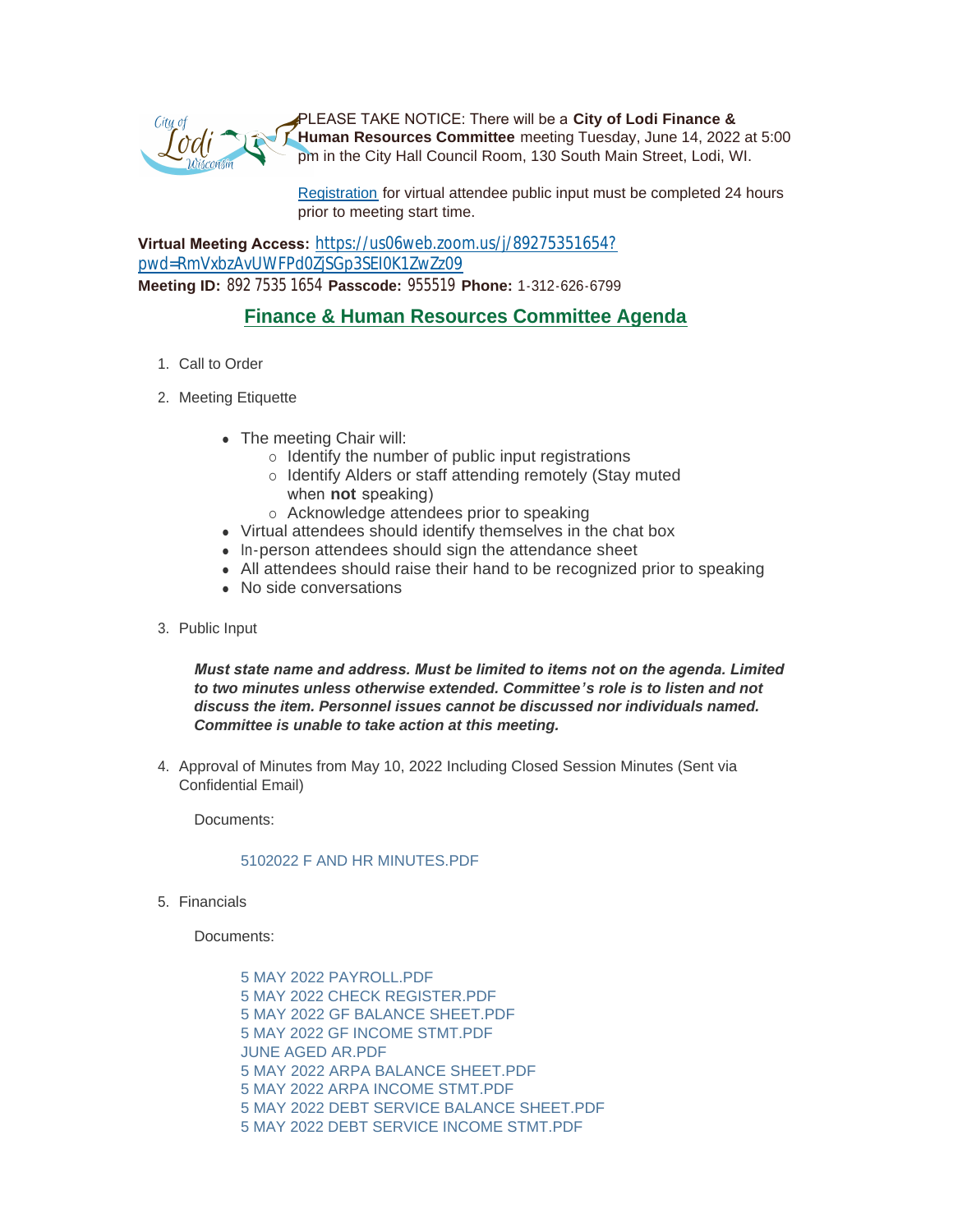6. Discussion and Possible Recommendation Regarding a Request for a Conditional Use Permit Fee Refund Submitted by Zion Lutheran Church

Documents:

## ZION LUTHERAN CHURCH CUP FEE REFUND REQUEST PDF

7. Discussion and Possible Recommendation Regarding Contract with Associated Bank

Documents:

## [CITY OF LODI CONTRACT 7.1.22 TO 6.30.23.PDF](http://www.cityoflodi.us/AgendaCenter/ViewFile/Item/15179?fileID=12121)

8. Discussion and Possible Recommendation Regarding Renewal of Lease with 3 Degree Ventures

Documents:

#### [LEASE.PDF](http://www.cityoflodi.us/AgendaCenter/ViewFile/Item/15233?fileID=12122)

9. Discussion and Possible Recommendation Regarding a Task Order Submitted by MSA for Hwy 113 Project

Documents:

#### [00080082 TASK ORDER\\_HWY 113-NORTH MAIN STREET UTILITIES\\_REV.PDF](http://www.cityoflodi.us/AgendaCenter/ViewFile/Item/15235?fileID=12123)

10. Discussion and Possible Recommendation Regarding Purchase of an Electric Utility Bucket Truck for Inclusion in 2023 Budget

Documents:

## [220314 LODI VST6000-2.PDF](http://www.cityoflodi.us/AgendaCenter/ViewFile/Item/15236?fileID=12124) [LODI MV607 4X2 CUSTOMER QUOTE ELECTRIC CAB CHASSIS.PDF](http://www.cityoflodi.us/AgendaCenter/ViewFile/Item/15236?fileID=12125) [LODI COMPARISON PDF.PDF](http://www.cityoflodi.us/AgendaCenter/ViewFile/Item/15236?fileID=12136)

- 11. Discussion and Possible Recommendation Regarding Opening Krainik Restrooms
- 12. Discussion and Possible Recommendation Regarding Pool Vacuum Replacement

Documents:

## WAVE 100 QUOTE PDF

13. Discussion and Possible Recommendation Regarding Additional Flags on Main Street and/or Lodi Street

Documents:

## [REQUEST FOR ADDITIONAL FLAGS.PDF](http://www.cityoflodi.us/AgendaCenter/ViewFile/Item/15239?fileID=12127)

- 14. Discussion and Possible Recommendation Regarding Fairground Mowing and Electrical Billing
- 15. Discussion Regarding 2023 Budget Expectations
- 16. Administrator Report